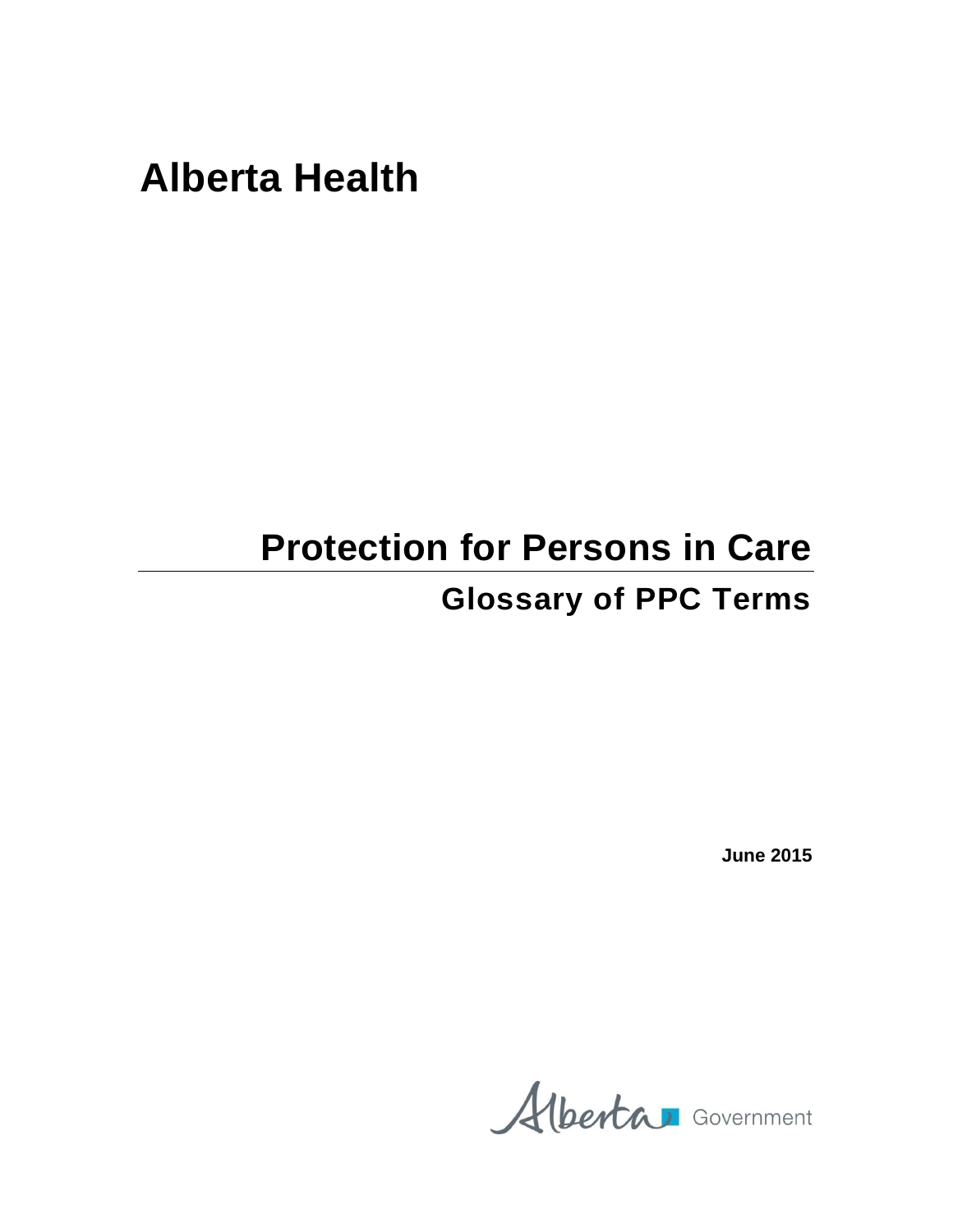## **Glossary**

**Abuse**: an act or an omission, with respect to a client receiving care or support services from a service provider, that:

- causes serious bodily harm;
- causes serious emotional harm;
- results in the administration, withholding or prescribing of medication for an inappropriate purpose, resulting in serious bodily harm;
- subjects an individual to non-consensual sexual contact, activity or behaviour;
- involves misappropriating or improperly or illegally converting a significant amount of money or other valuable possessions; or
- results in failing to provide adequate nutrition, adequate medical attention or another necessity of life without a valid consent, resulting in serious bodily harm.

**Allegation**: a discrete incident of abuse of an individual client, as reported to Protection for Persons in Care (PPC).

If multiple allegations were made in one report of abuse about an individual client, each allegation must be reviewed separately and may need to be dealt with in a different manner.

A report of abuse may contain multiple allegations of discrete incidents, and an individual allegation of abuse may involve more than one type of abuse (e.g., bodily harm and emotional harm), so the sum total of all types of abuse may exceed the total number of allegations, which may exceed the total number of reports of abuse.

- **Care or Support Services**: any services that relate to a client's health, or physical and psychological well-being.
- **Client**: an adult who receives care or support services from a service provider. The *Protection for Persons in Care Act* refers to the victim of the alleged abuse as the client.

**Complainant**: an individual who reports abuse.

**Compliance:** occurs when all requirements within the Director's decision, including any directives, have been met and adequate supporting evidence has been provided to Protection for Persons in Care, as required.

The Director's decisions may or may not include a requirement to demonstrate compliance. The desired outcome of compliance is a reasonable level of safety and the prevention of abuse.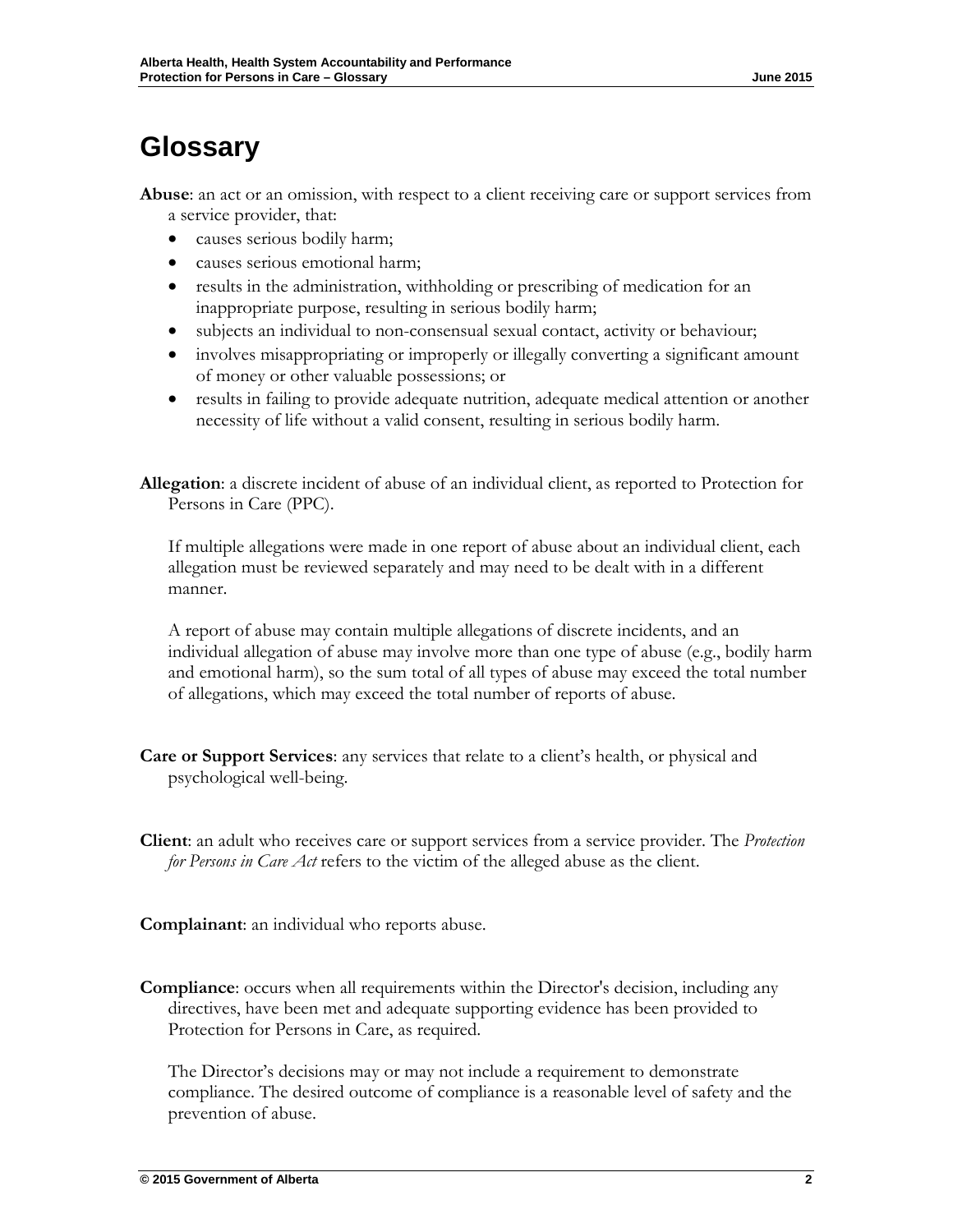- **Director's Decision**: the documented decision of the Director, after receiving the investigator's final report, on whether the allegation of abuse is founded or not founded. This may include directives to better prevent future abuse, even if the decision is not founded.
- **Directives**: specific steps or measures that service providers or individuals involved must take to prevent the abuse of clients.

These directives may be issued in the Director's decision, regardless of whether the decision was founded or not founded. While the aim is to prevent abuse, directives may also help to correct or improve a situation, or help to improve the safety and well-being of clients.

**Founded:** the allegation of abuse was supported by evidence gathered in the investigation.

**Funding Authority**: the public program or organization (e.g., Alberta Health Services, Persons with Developmental Disabilities program) that provides Government of Alberta funding to operators or service providers.

**Individual Involved**: a person who allegedly abused a client or who allegedly failed to prevent abuse of a client.

**Non-Compliance**: occurs when a directive is not met. Examples of non-compliance include:

- Protection for Persons in Care did not receive a response from a service provider or individual involved and the timeline is overdue,
- No meaningful action has been taken by the service provider or individual involved to implement the directive, or
- The action taken by the service provider or individual involved does not meet the directive's intent.

**Not Founded**: the allegation of abuse was not supported by the evidence gathered during the investigation.

**Operator:** the corporate entity, public or private, that owns a service provider organization or facility and that receives part or all of its operating funds, directly or indirectly, from the Government of Alberta.